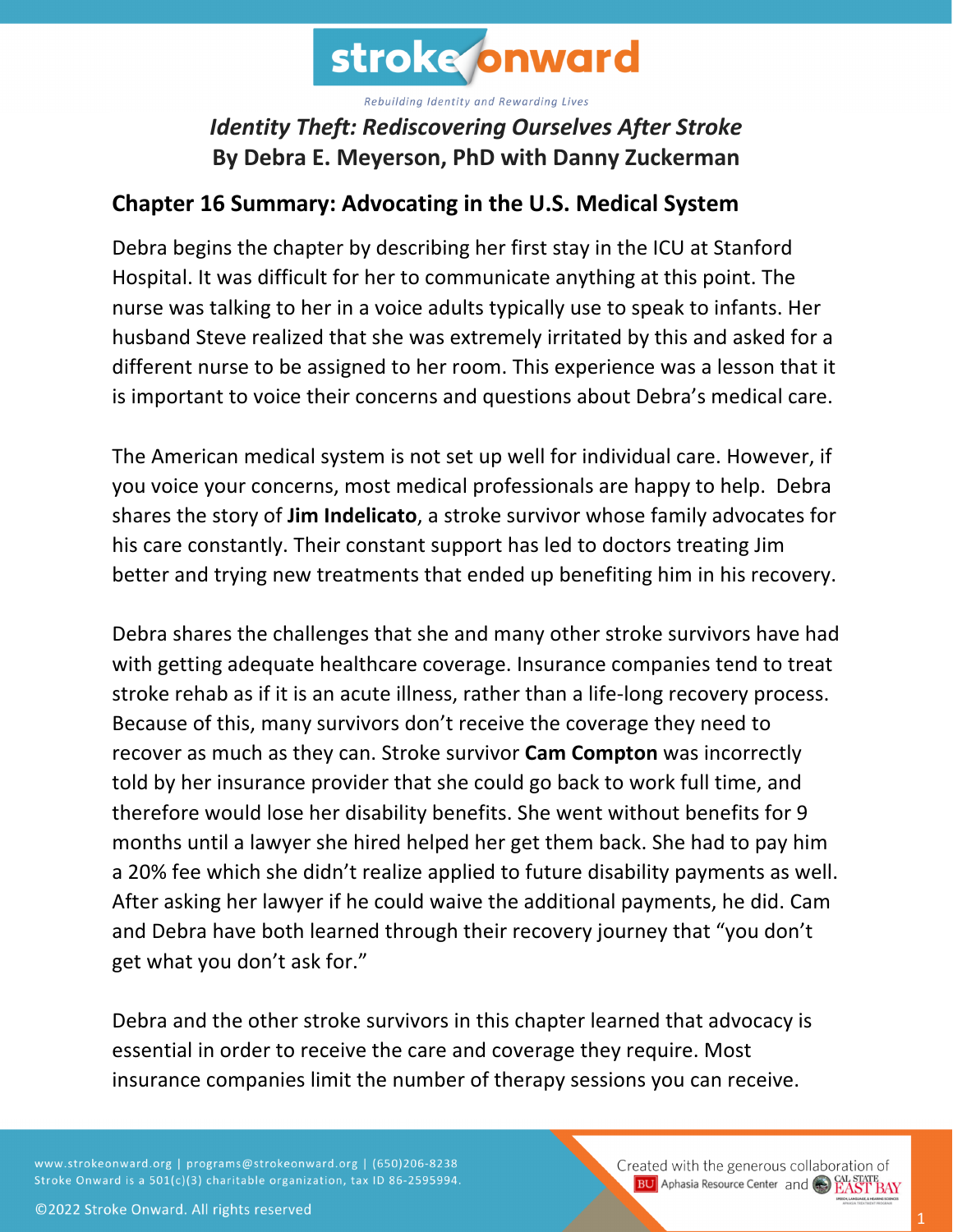

This can severely limit a survivor's potential to improve during their recovery. Having to navigate the healthcare system and coverage from insurance companies adds another layer of stress to the already stressful situation that stroke survivors and their families find themselves in. Debra and others have learned that sustained self-advocacy, by a stroke survivor and those who support them, is critical to receiving adequate medical care and insurance coverage.

www.strokeonward.org | programs@strokeonward.org | (650)206-8238 Stroke Onward is a 501(c)(3) charitable organization, tax ID 86-2595994.

Created with the generous collaboration of **BU** Aphasia Resource Center and **COL STATE**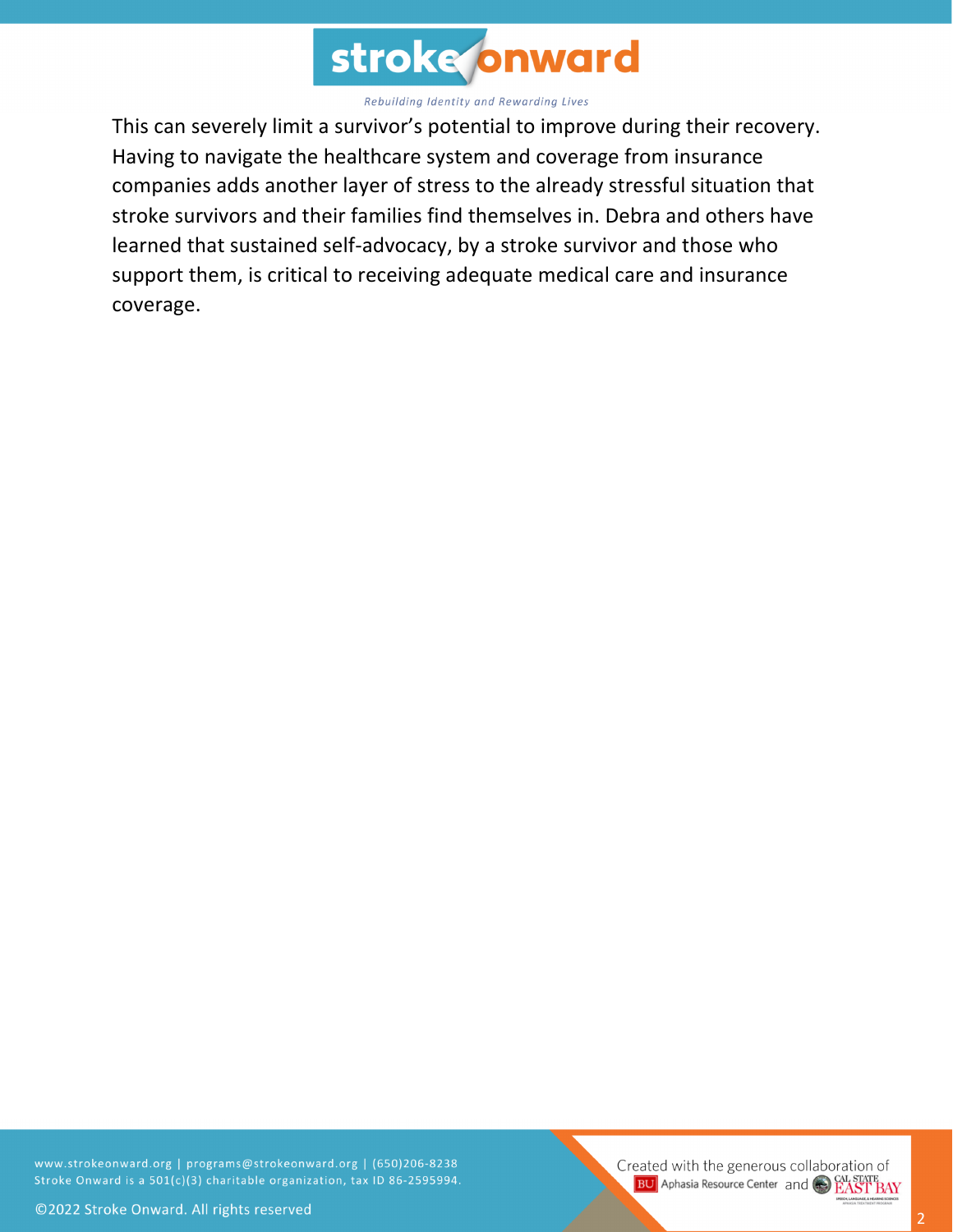

## **Chapter 16 Highlights: Advocating in the U.S. Medical System**

- **1.** Debra describes the nurse assigned to her room in her first ICU stay at Stanford Hospital, saying that she spoke to Debra in a condescending voice that adults often use to speak to infants. Her husband Steve could tell that this irritated her and that it did not help her anxiety.
- **2.** Steve contacted the nursing supervisor, and they changed the nurse assigned to her room. This was a lesson. Debra and her supporters would have to advocate in order for her to receive the care she needed during her recovery.
- **3.** Debra quotes the work of Kathy Charmaz, a professor in sociology who discusses the issue of the healthcare system treating patients with chronic illnesses within a "framework of care designed for those with acute illnesses, however inappropriate that framework is."
- **4. Jim Indelicato**, another stroke survivor who is a U.S. Air Force and National Guard veteran, is introduced. His family has been advocating for him in medical settings for years. His daughter even convinced his doctor to try a new course of treatment that eventually allowed him to stop using his ventilator four and a half years post-stroke.
- **5.** Jim's wife, Diane, brought in pictures of him taken before his stroke in the hopes that it would encourage the medical staff to see him (and therefore treat him) differently. Jim says that if it weren't for his family constantly advocating for him, "he wouldn't be where he is today."
- **6.** Debra and Steve received a medical bill from their insurance company after her stent surgery. The cost of her hospital stay totaled \$990,000. They were in disbelief that patients could be expected to pay that much.

www.strokeonward.org | programs@strokeonward.org | (650)206-8238 Stroke Onward is a 501(c)(3) charitable organization, tax ID 86-2595994.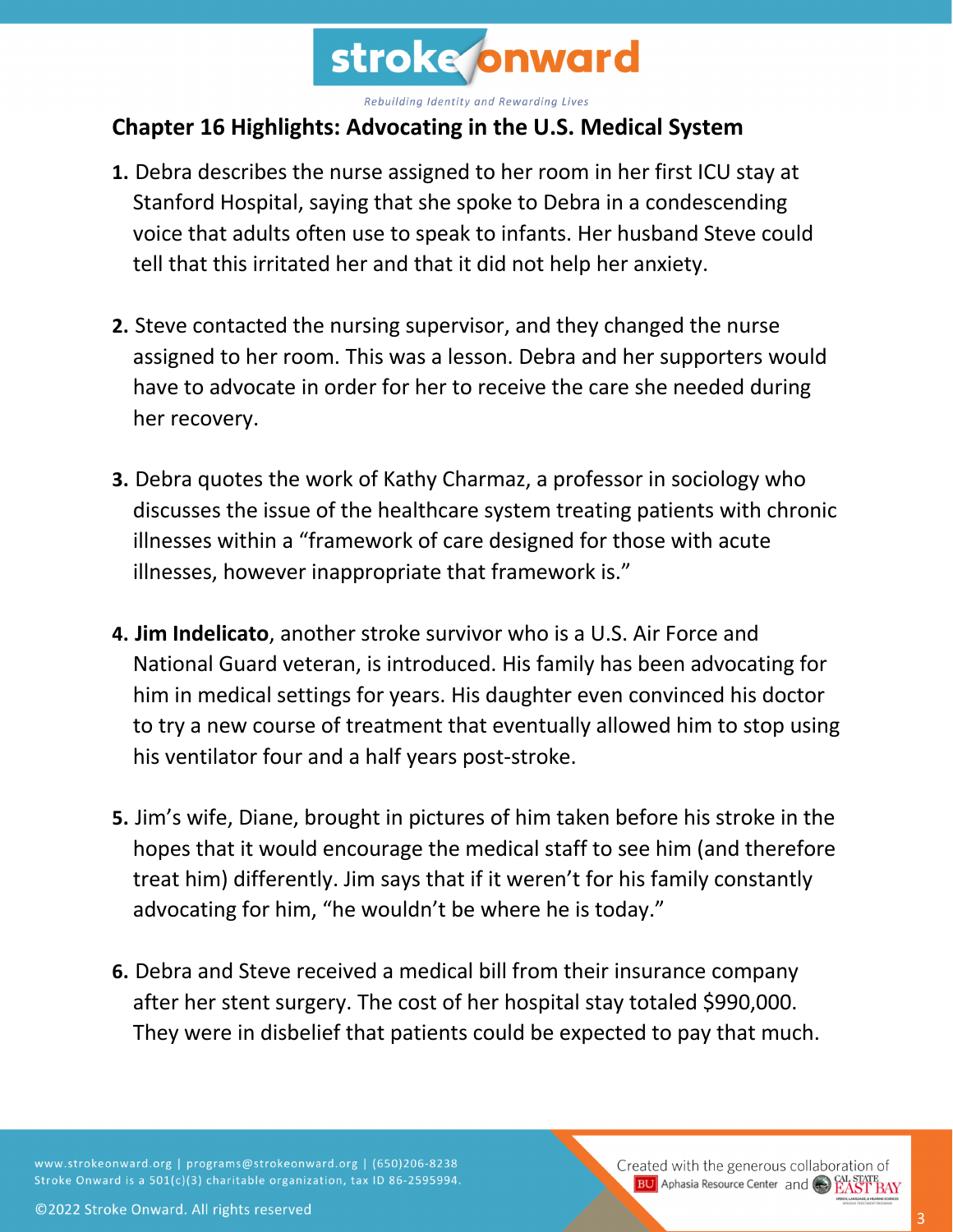

- **7.** As the process of handling hospital bills and fighting with insurance became more time consuming, it became difficult for Steve to devote the time he needed to Debra and their children.
- **8.** A close friend suggested that Steve have someone else handle the financial management part of things. Hiring an affordable health-care financial manager allowed him to focus more on supporting Debra and the family during the recovery process.
- **9. Cam Compton** is a stroke survivor who has had her share of difficulties with lack of insurance coverage. Cam's insurance company insisted that she could go back to work full-time and discontinued her disability benefits for 9 months. After hiring a lawyer, she was able to get that money back. The agreement she signed with her lawyer entitled him to a 20% fee as well as 20% of her disability payments for three years. After asking him if he could stop taking a percentage of her income, he agreed. This taught her that "you don't get what you don't ask for."
- **10.** Debra shares the frustrating experience had by stroke survivor **Mark Wells**, a fifty-three-year-old African American accountant in St. Louis, who was told that he would have to be on disability for two whole years before his Medicare coverage would kick in.
- **11.** Stroke survivors **Manny Gigante** and **Kathy Howard** express how unaffordable therapy services are for people recovering from stroke. Both have had to choose to go without therapy due to the cost.
- **12.** Both Debra and stroke survivor **Anthony Santos** share their experiences fighting for coverage of therapies that insurance companies claim are not "medically necessary," and succeeding.

www.strokeonward.org | programs@strokeonward.org | (650)206-8238 Stroke Onward is a 501(c)(3) charitable organization, tax ID 86-2595994. Created with the generous collaboration of **BU** Aphasia Resource Center and **CAL STATE**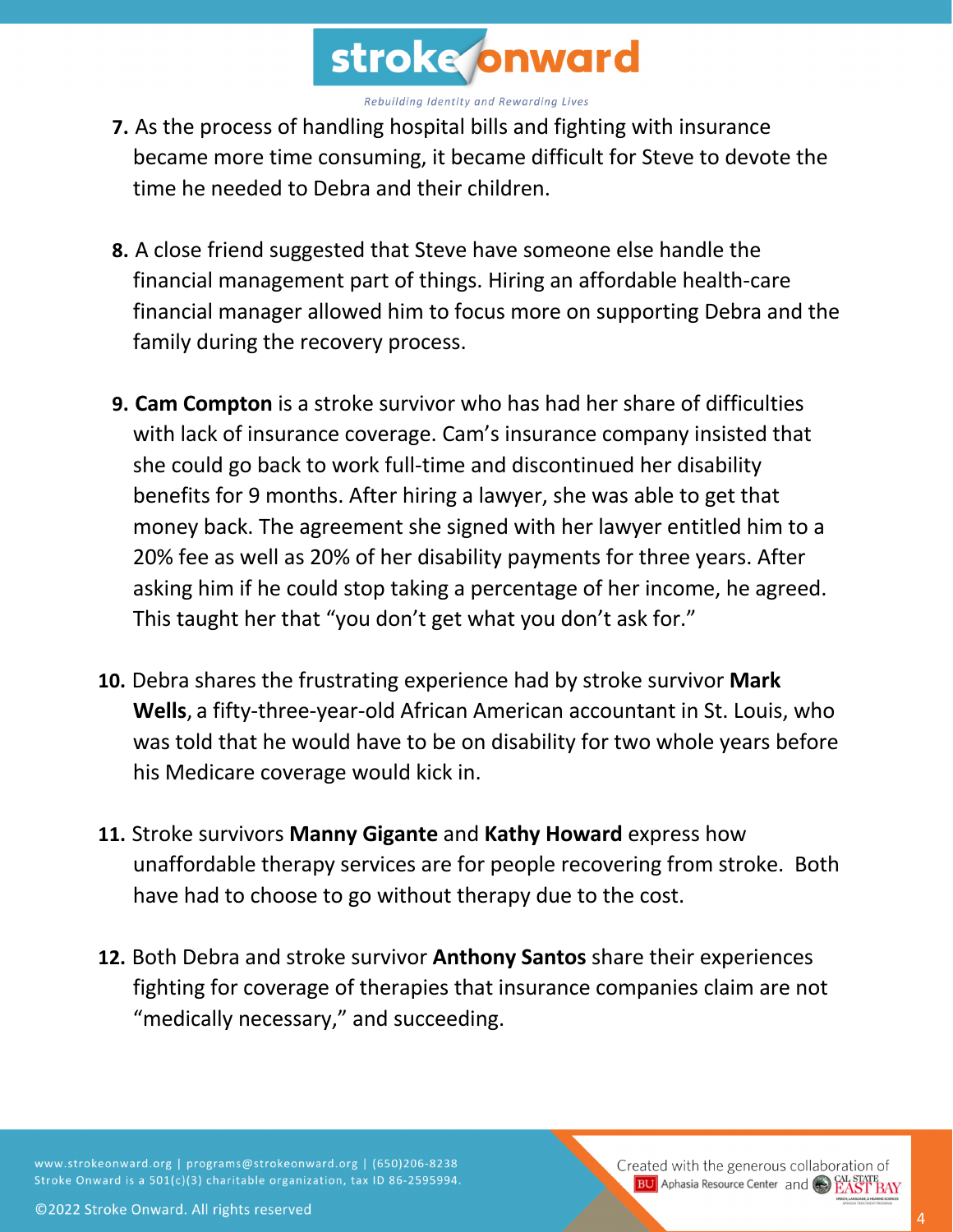

- **13.** Debra points out that while all the survivors included in this book have had insurance coverage at the time of their stroke, this is not always the case.
- **14.** Insurance companies typically limit the number of therapy sessions someone can have in a week. Doctors and therapists think more therapy can improve recovery outcomes.
- **15.** Having to navigate the healthcare system and coverage from insurance companies adds another layer of stress to the already stressful situation that stroke survivors and their families find themselves in.
- **16.** Debra and her support system have learned that they must "take ownership of her care" by advocating for her and fighting for the coverage that she needs.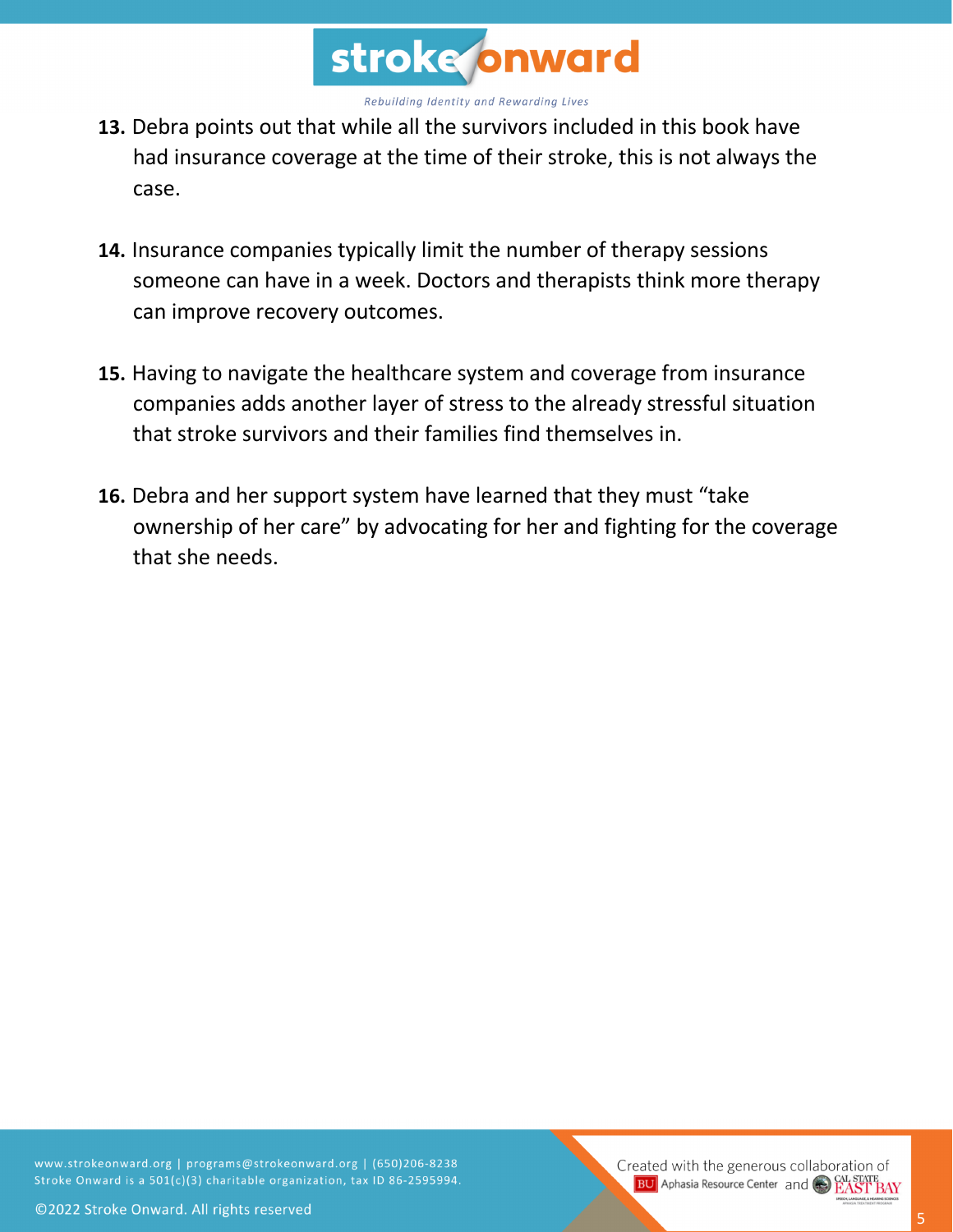

## **Chapter 16 Points for Reflection: Advocating in the U.S. Medical System**

**1.** Debra describes a frustrating situation she had with a nurse during one of her hospital stays after her stroke. How satisfied were you with the **quality of care** you received after your stroke?

| Not at All |  |  | Somewhat |  |  | <b>Very Satisfied</b> |  |          |  |
|------------|--|--|----------|--|--|-----------------------|--|----------|--|
|            |  |  |          |  |  |                       |  | 7 8 9 10 |  |

**2.** Debra recalls situations in which her husband, Steve, has had to advocate for adequate medical care and insurance coverage. Have you or anyone in your life had to **advocate** for care or coverage during your recovery journey?

| ۰, |  |  |
|----|--|--|
|    |  |  |

Parent

Child

Friend

Spouse

No One **Other Family Member** 

**3.** Many stroke survivors experience challenges when it comes to navigating their healthcare and insurance coverage. **What aspects**, if any, of your **healthcare** have you found **challenging** since your stroke?

Receiving Therapy **Mental Health Support** 

Insurance Coverage

Unanswered Questions **Something Else:** Something Else:

www.strokeonward.org | programs@strokeonward.org | (650)206-8238 Stroke Onward is a 501(c)(3) charitable organization, tax ID 86-2595994.